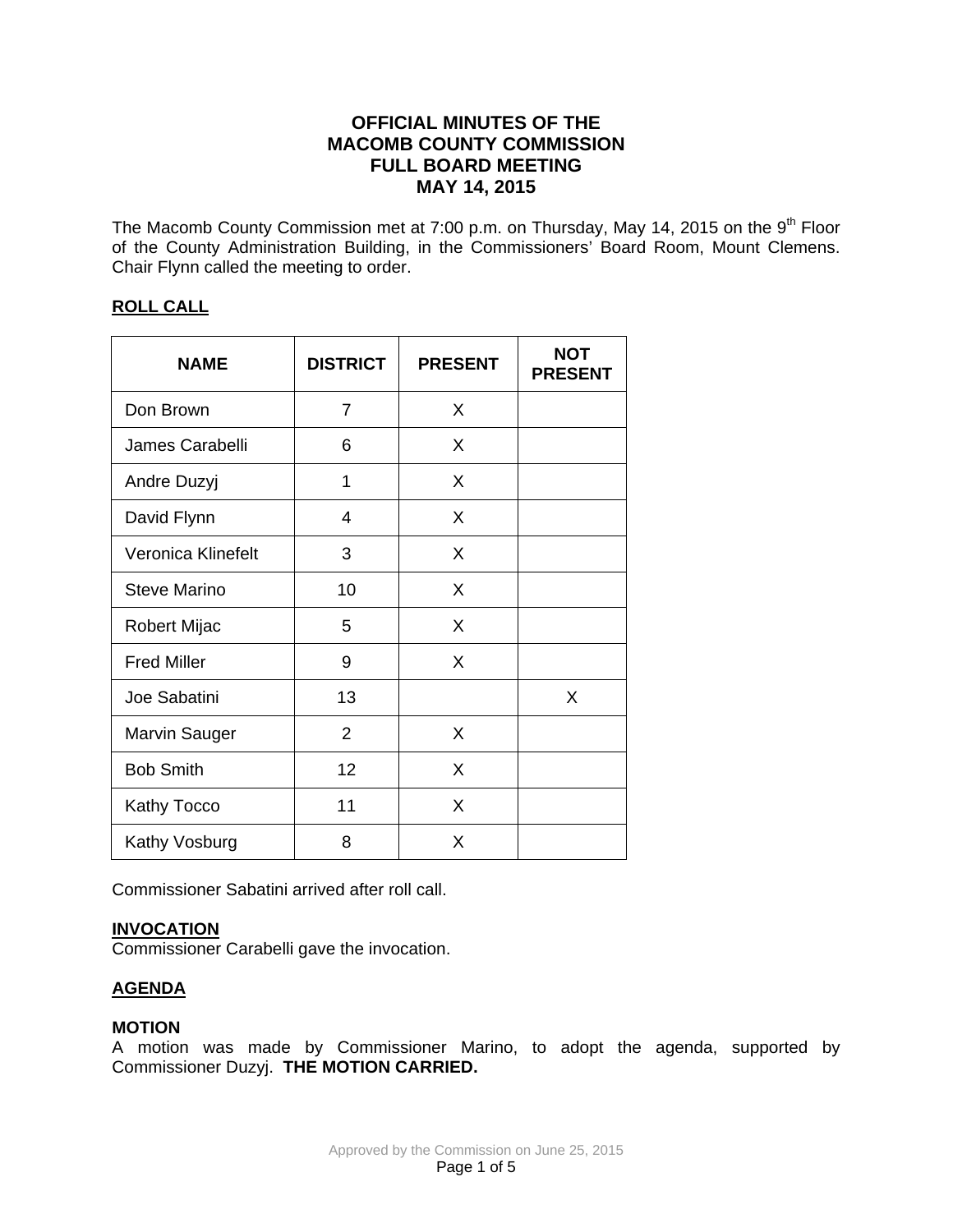### **MINUTES**

### **MOTION**

A motion was made by Commissioner Brown, to approve the minutes dated April 29, 2015 and May 7, 2015 (FB), supported by Commissioner Vosburg. **THE MOTION CARRIED.** 

### **PUBLIC PARTICIPATION**

None

### **CORRESPONDENCE FROM EXECUTIVE**

None

### **APPROVE OR REJECT STEPHEN SMIGIEL AS DIRECTOR OF FINANCE**

#### **MOTION**

**R15-114** A motion was made by Commissioner Duzyj, to concur in the recommendation of the County Executive and approve the appointment of Stephen Smigiel as the Director of Finance, supported by Commissioner Carabelli. **THE MOTION CARRIED.** 

## **APPOINTMENTS**

Executive Appointment with Board Concurrence**:** 

### a) **ART INSTITUTE AUTHORITY**

3 vacancies; (2-3 year terms to expire 04/30/18 and 1-2 year term to expire 04/30/17; upon submission of Articles of Incorporation amendment to the Secretary of State) 3 applications

#### **MOTION**

**R15-115** A motion was made by Commissioner Smith, to concur in the recommendation of the County Executive and approve the appointments of DiAnne Pellerin and Jennifer Callans, (3-year term to expire April 30, 2018) and Kathy Grenda, (2-year term to expire April 30, 2017), to the Art Institute Authority, supported by Commissioner Sauger. **THE MOTION CARRIED.** 

## b) **BOARD CHAIR AND EXECUTIVE APPOINTMENTS TO THE ART INSTITUTE AUTHORITY**

#### **MOTION**

**R15-116** A motion was made by Commissioner Marino, to receive and file the appointments of Edward A. Bruley (3 year term) and Jennifer Nowaczok-Miller (2 year term) to the Art Institute Authority, supported by Commissioner Tocco. **THE MOTION CARRIED.** 

#### **FINANCE COMMITTEE MEETING – May 7, 2015**

The reading of the recommendations from the Finance Committee was waived and a motion was made by Chair Miller, supported by Vice-Chair Brown, to adopt the committee recommendations.

**R15-117** Approve the contract with CMI, A York Risk Services Company, Inc., in the amount of \$242,158; the term of this contract is three years, 06/01/15 through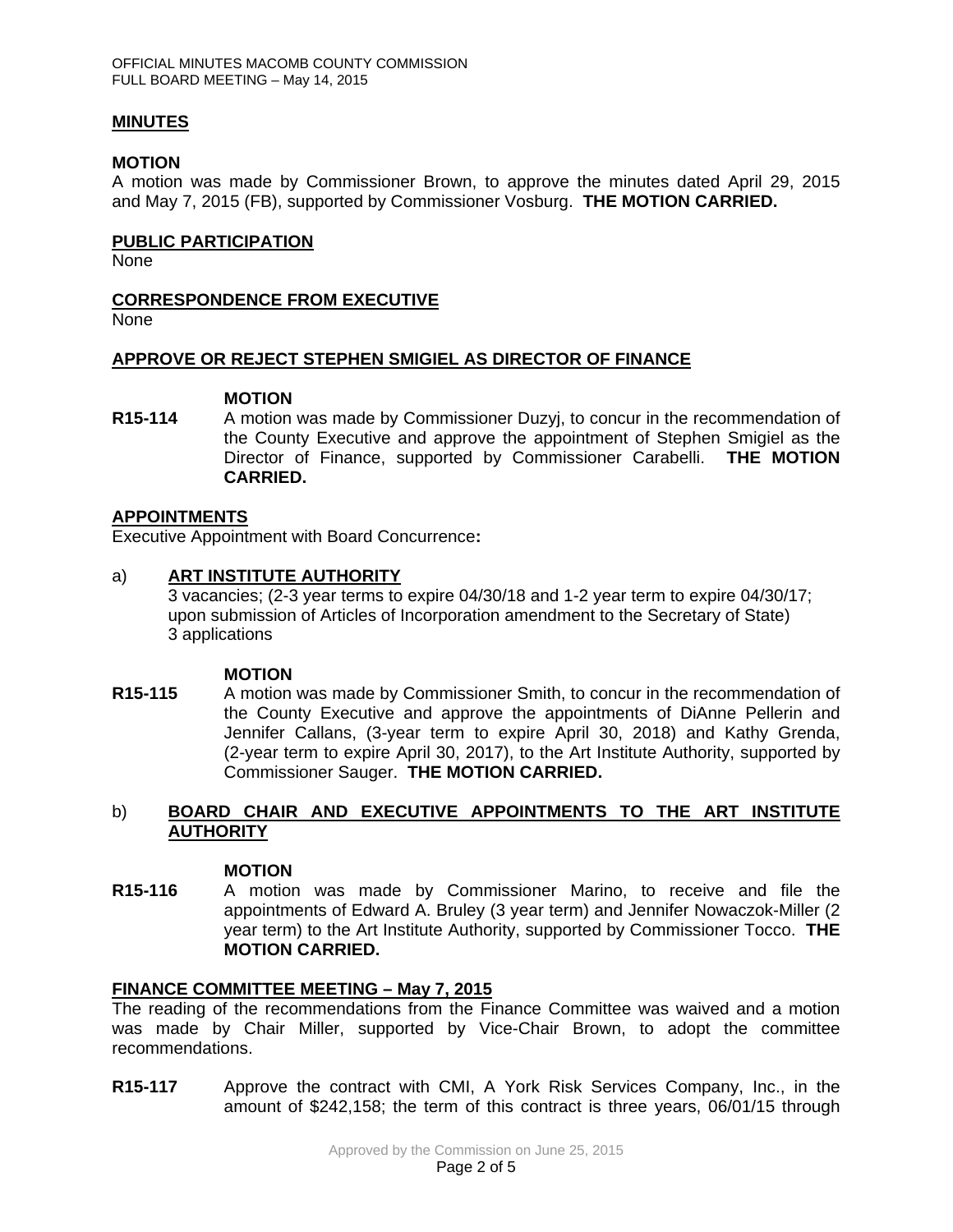05/31/18; further, a copy of this Board of Commissioners' action is directed to be delivered forthwith to the Office of the County Executive.

**R15-118** Approve the contract with Safety National Casualty Corporation for Excess Workers' Compensation Insurance in the amount of \$287,126 (\$143,563 annually for two years); the term of this contract is from 05/01/15 through 05/01/17; further, a copy of this Board of Commissioners' action is directed to be delivered forthwith to the Office of the County Executive.

### **THE MOTION CARRIED.**

## **INFRASTRUCTURE / ECONOMIC DEV. JOINT COMMITTEE MEETINGS – May 12, 2015**

The reading of the recommendations from the Infrastructure/Economic Development Joint Committee was waived and a motion was made by Co-Chair Carabelli, supported by Co-Chair Mijac, to adopt the committee recommendations.

- **R15-119** Approve the Department of Roads contracts between Anderson, Eckstein & Westrick and Clinton Township involving the reconstruction of Charter Oaks subdivision streets in Clinton Township; further, a copy of this Board of Commissioners' action is directed to be delivered forthwith to the Office of the County Executive.
- **R15-120** Approve the Department of Roads contracts between Anderson, Eckstein & Westrick and DLZ Michigan for the preliminary engineering and construction engineering phases of the project to reconstruct Executive Drive in Harrison Township; further, a copy of this Board of Commissioners' action is directed to be delivered forthwith to the Office of the County Executive.
- **R15-121** Approve the contract between MDOT and Department of Roads for the reconstruction of Executive Drive in Harrison Township; further, a copy of this Board of Commissioners' action is directed to be delivered forthwith to the Office of the County Executive.
- **R15-122** Approve the award of bid to Springline Excavating and contract for the Irwin Road over Coon Creek bridge replacement and culvert extension of 21 Mile Road over Crittenden Drain; further, a copy of this Board of Commissioners' action is directed to be delivered forthwith to the Office of the County Executive.

#### **THE MOTION CARRIED.**

#### **ITEM WAIVED BY HEALTH AND HUMAN SERVICES AND FINANCE COMMITTEE CHAIRS:**

a) Budget Amendment/Chronic Disease Coordinating Networks Grant/Health

#### **MOTION**

**R15-123** A motion was made by Commissioner Duzyj, to amend the 2014-2015 Health Grants Budget for new funding from the Greater Detroit Area Health Council (GDAHC) in the amount of \$44,512 for the Chronic Disease Coordinating Networks Grant, supported by Commissioner Klinefelt. **THE MOTION CARRIED.**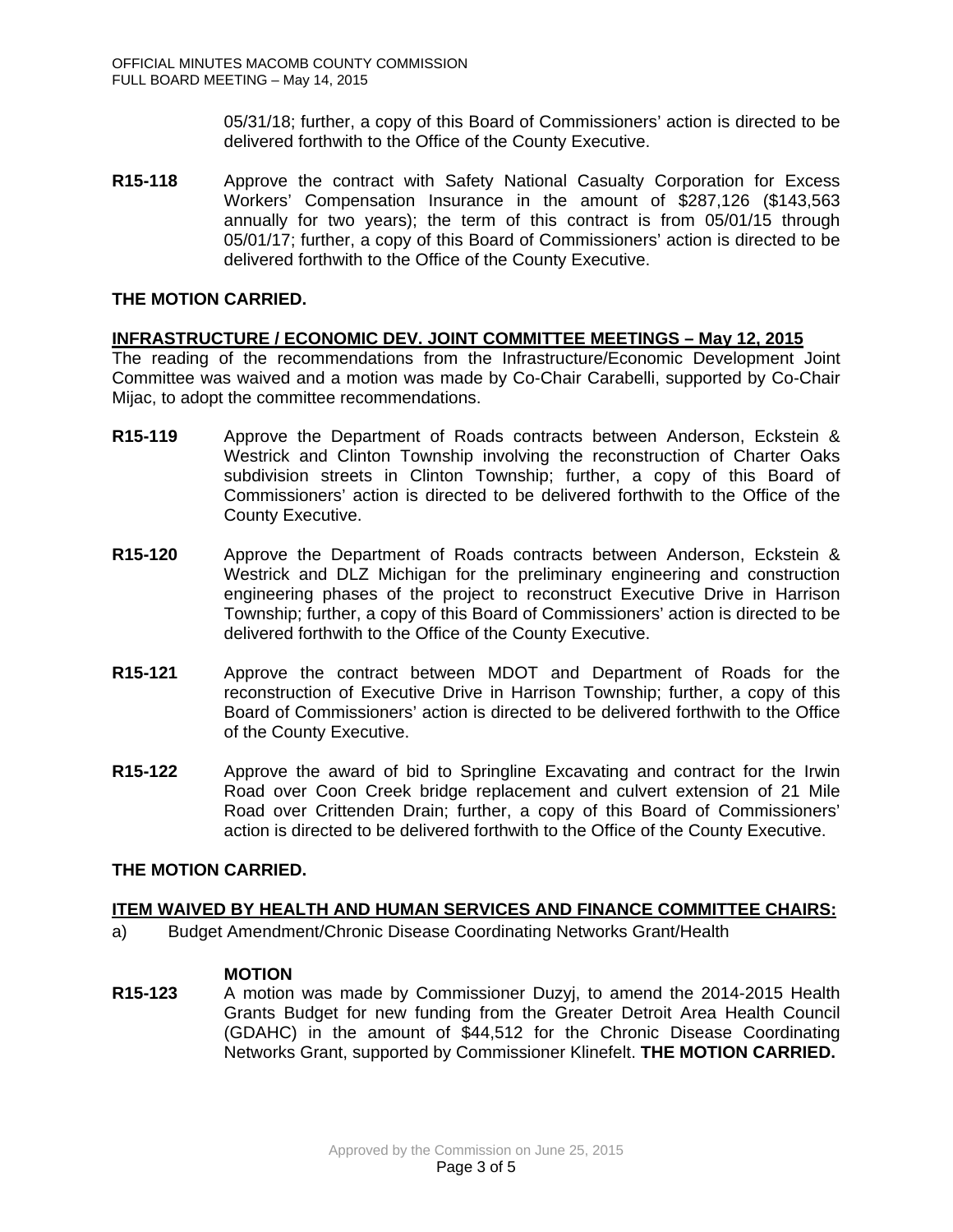### **BOARD CHAIR REPORT**

#### **MOTION**

**R15-124** A motion was made by Commissioner Marino, to receive and file the Board Chair report, supported by Commissioner Tocco. **THE MOTION CARRIED.**

#### **PROCLAMATIONS**

### **MOTION**

A motion was made by Commissioner Brown, to adopt the following Proclamation, supported by Commissioner Marino.

**R15-125** Commending Brandon Kuhn – Eagle Scout (offered by Brown; recommended by Infrastructure/Economic Development Committee on 05/12/15).

### **THE MOTION CARRIED.**

#### **NEW BUSINESS**

None

#### **PUBLIC PARTICIPATION**

Stephen Smigiel, 26252 Wexford, Warren

#### **ROLL CALL**

| <b>NAME</b>          | <b>DISTRICT</b> | <b>PRESENT</b> | <b>NOT</b><br><b>PRESENT</b> |
|----------------------|-----------------|----------------|------------------------------|
| Don Brown            | 7               | X              |                              |
| James Carabelli      | 6               | X              |                              |
| Andre Duzyj          | 1               | X              |                              |
| David Flynn          | 4               | X              |                              |
| Veronica Klinefelt   | 3               | X              |                              |
| <b>Steve Marino</b>  | 10              | X              |                              |
| Robert Mijac         | 5               | X              |                              |
| <b>Fred Miller</b>   | 9               | X              |                              |
| Joe Sabatini         | 13              | X              |                              |
| <b>Marvin Sauger</b> | $\overline{2}$  | X              |                              |
| <b>Bob Smith</b>     | 12              | X              |                              |
| <b>Kathy Tocco</b>   | 11              | X              |                              |
| Kathy Vosburg        | 8               | X              |                              |